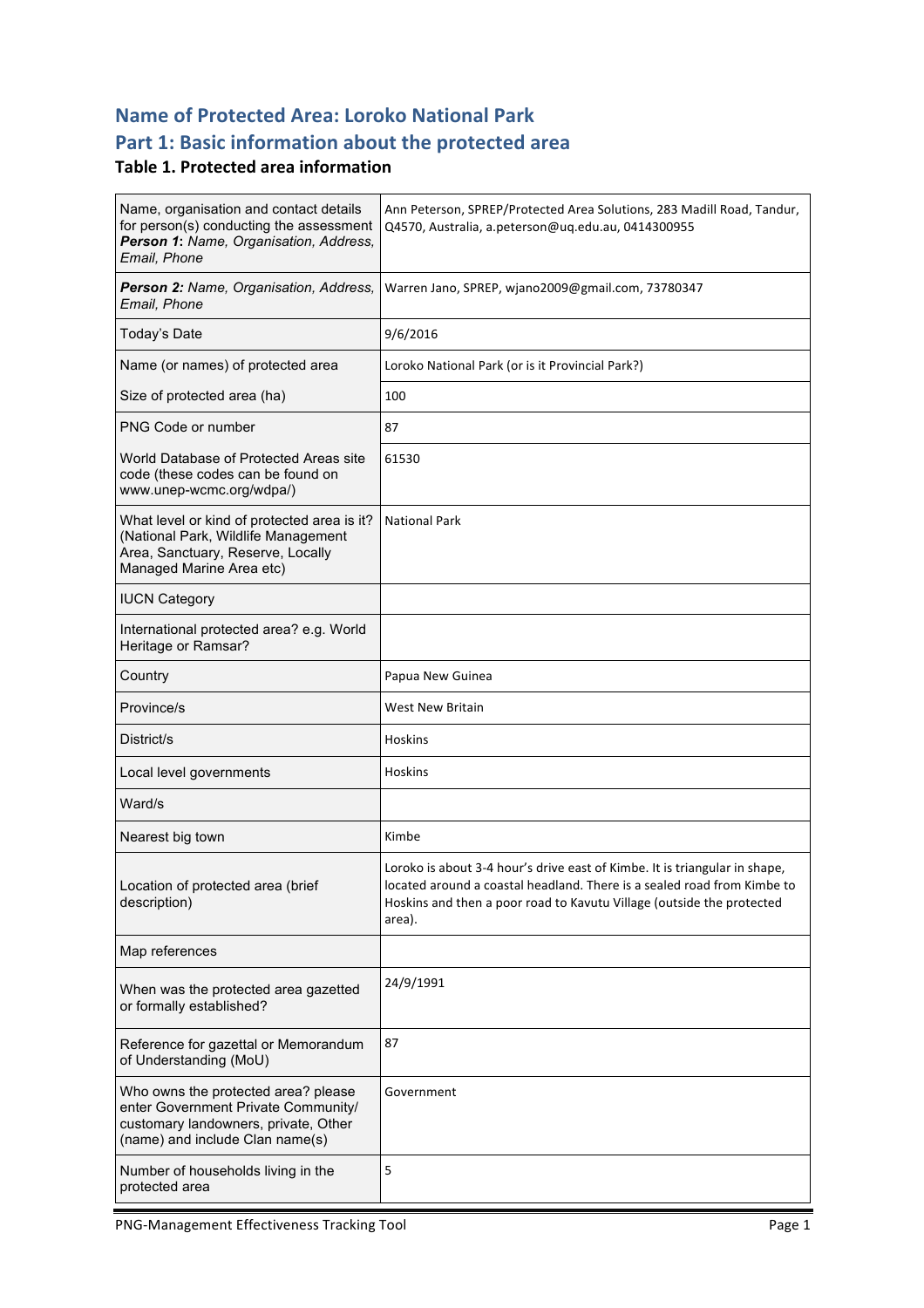| Population size within the protected area                                                                                                                                                                                                      | 20                                                                                                                                                                                                                                                                                                              |
|------------------------------------------------------------------------------------------------------------------------------------------------------------------------------------------------------------------------------------------------|-----------------------------------------------------------------------------------------------------------------------------------------------------------------------------------------------------------------------------------------------------------------------------------------------------------------|
| Who manages the protected area?(e.g.<br>please enter government, customary<br>landowners [add clan names]<br>management committee [how many and<br>what gender])                                                                               | Customary landowners (2 Clans - Ababe, Boualali). No management<br>committee.                                                                                                                                                                                                                                   |
| Total number of staff (this means anyone<br>working on the protected area in paid<br>jobs -whether NGOs, community,<br>rangers or customary landowners                                                                                         | 0                                                                                                                                                                                                                                                                                                               |
| Temporary paid workers                                                                                                                                                                                                                         | 0                                                                                                                                                                                                                                                                                                               |
| Permanent paid workers 0                                                                                                                                                                                                                       |                                                                                                                                                                                                                                                                                                                 |
| Annual budget (US\$) - excluding staff<br>salary costs                                                                                                                                                                                         | 0                                                                                                                                                                                                                                                                                                               |
| Operational (recurrent) funds                                                                                                                                                                                                                  | 0                                                                                                                                                                                                                                                                                                               |
| Project or special funds                                                                                                                                                                                                                       | 0                                                                                                                                                                                                                                                                                                               |
| Reason for park establishment                                                                                                                                                                                                                  | To look after the crocodiles, but this has ended.                                                                                                                                                                                                                                                               |
| What are the main values for which the<br>area is designated (Fill this out after data<br>sheet 2)                                                                                                                                             | The land on which the protected area stands, was formerly a government<br>agricultural station in the colonial era. After independence the station<br>was transferred into a national park. There were no particular values for<br>which the park was designated, other than it was land owned by the<br>state. |
| List the primary protected area<br>management objectives (add lines if<br>needed after the most important<br>Management objective 1<br>objectives):                                                                                            |                                                                                                                                                                                                                                                                                                                 |
| Management objective 2                                                                                                                                                                                                                         |                                                                                                                                                                                                                                                                                                                 |
| Management objective 3                                                                                                                                                                                                                         |                                                                                                                                                                                                                                                                                                                 |
| Number of people involved in answering<br>the assessment questions                                                                                                                                                                             | 1                                                                                                                                                                                                                                                                                                               |
| Name/organisation/contact details of<br>people participating the assessment<br>(Please do not insert return/enter or dot<br>points)                                                                                                            | Levi Bala, customary landowner, Hoskins LLG, Kimbe, WNBP.                                                                                                                                                                                                                                                       |
| Customary landowners/other community;<br>CEPA, Other national government<br>agency; Provincial govt; local level govt;<br>Protected area staff (anyone working on<br>the protected area in paid jobs; NGO;<br>Donors; External experts; Others | Customary landowner (Ababe Clan).                                                                                                                                                                                                                                                                               |
| Please note if assessment was carried<br>out in association with a particular<br>project, on behalf of an organisation or<br>donor.                                                                                                            | SPREP through the PNG Protected Area Assessment Project, which is a<br>component of the GEF Community-based Forest and Coastal Conservation<br>and Resource Management Project in PNG.                                                                                                                          |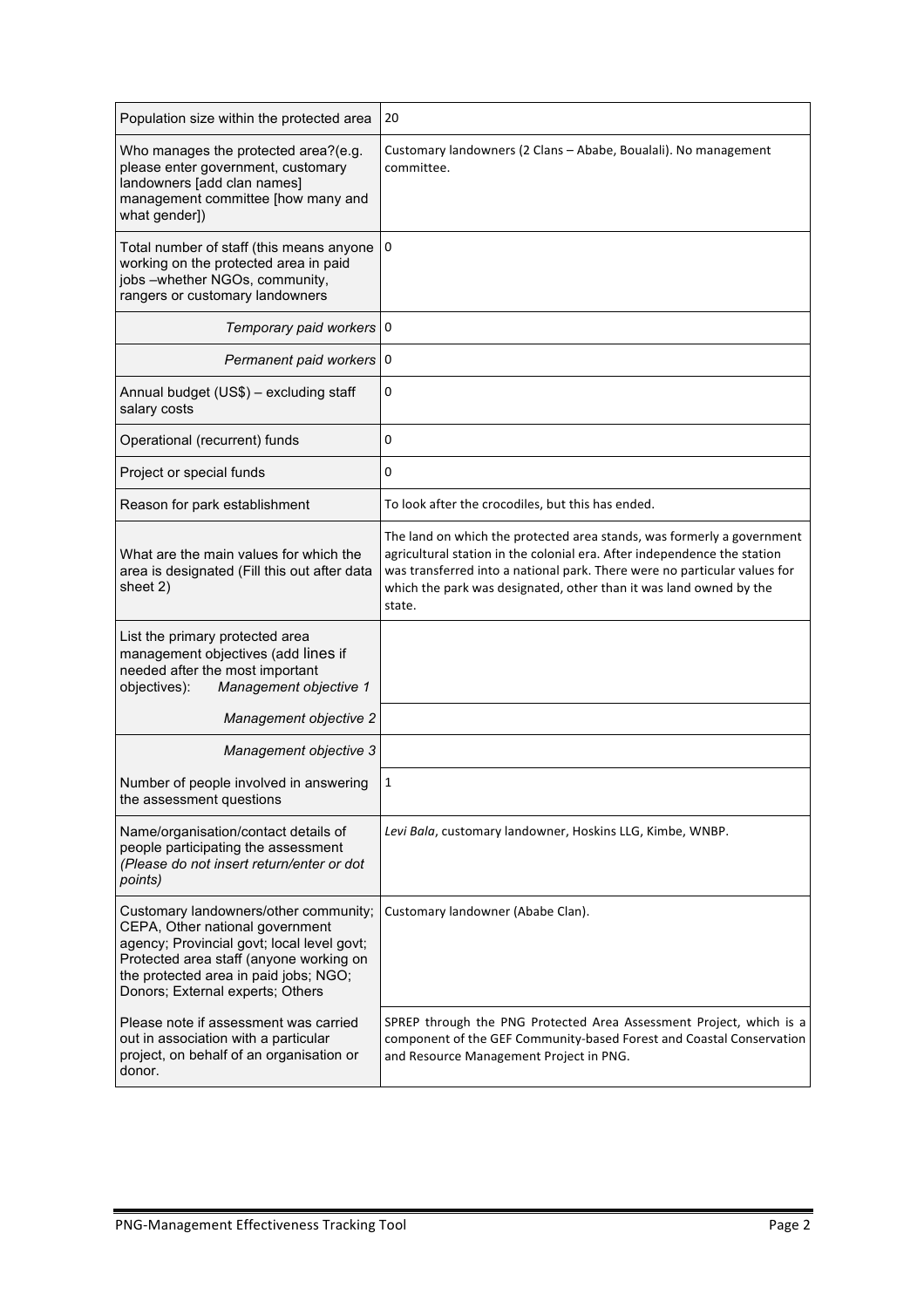## Part 2: What makes this protected area special and important?

The land on which the park is located was formerly a government station set up on State Land during colonial times. This was the site of the former Department of Primary Industries (including Wildlife Division), which conducted extension work in relation to wildlife. Local people would sell small crocodiles to the Station staff and these were put into a 'grow out' facility and holding pens and later wold for their skins. The customary landowners were removed from their land. At independence the facility stopped and the State transferred the land to a national park. The community were not consulted in this process and were removed from the site. The customary landowners want the government to decide on the future of this land. They want to have control over their customary lands. Some customary landowners (five families) now reside in the national park. They have built structures and small gardens and hunt in the area. One customary landowner is a judge/lawyer and has advised in a letter that the community should not make permanent changes to the land or destroy the land (e.g. commercial planting) as they could be prosecuted. Currently the land is in state ownership, but this status is unclear, especially under the current legislative arrangements. The customary landowners, however, believe that the land is government owned. There is no active management or management plan, or any investment into the national park, or any contact between the government and the customary landowners, who mainly reside outside the park. The customary landowners may like to undertake oil palm cultivation over the entire site. NBP Oil has been in discussions, and if the national park status was removed they would be prepared to discuss the possibility of developing a palm oil plantation.

| No. | <b>Key values</b> | <b>Brief description</b>                                                                                                      | <b>Note if endangered</b><br>species or ecosystem<br>(IUCN) |
|-----|-------------------|-------------------------------------------------------------------------------------------------------------------------------|-------------------------------------------------------------|
|     | Forest and bush   | Has value in providing building material.                                                                                     |                                                             |
|     | Animals           | Crocodiles, wallabies, cassowary, birds (hornbills,<br>cockatoo). The community hunt animals, mainly in the<br>mountain area. |                                                             |

#### Table 2. Key values of the protected area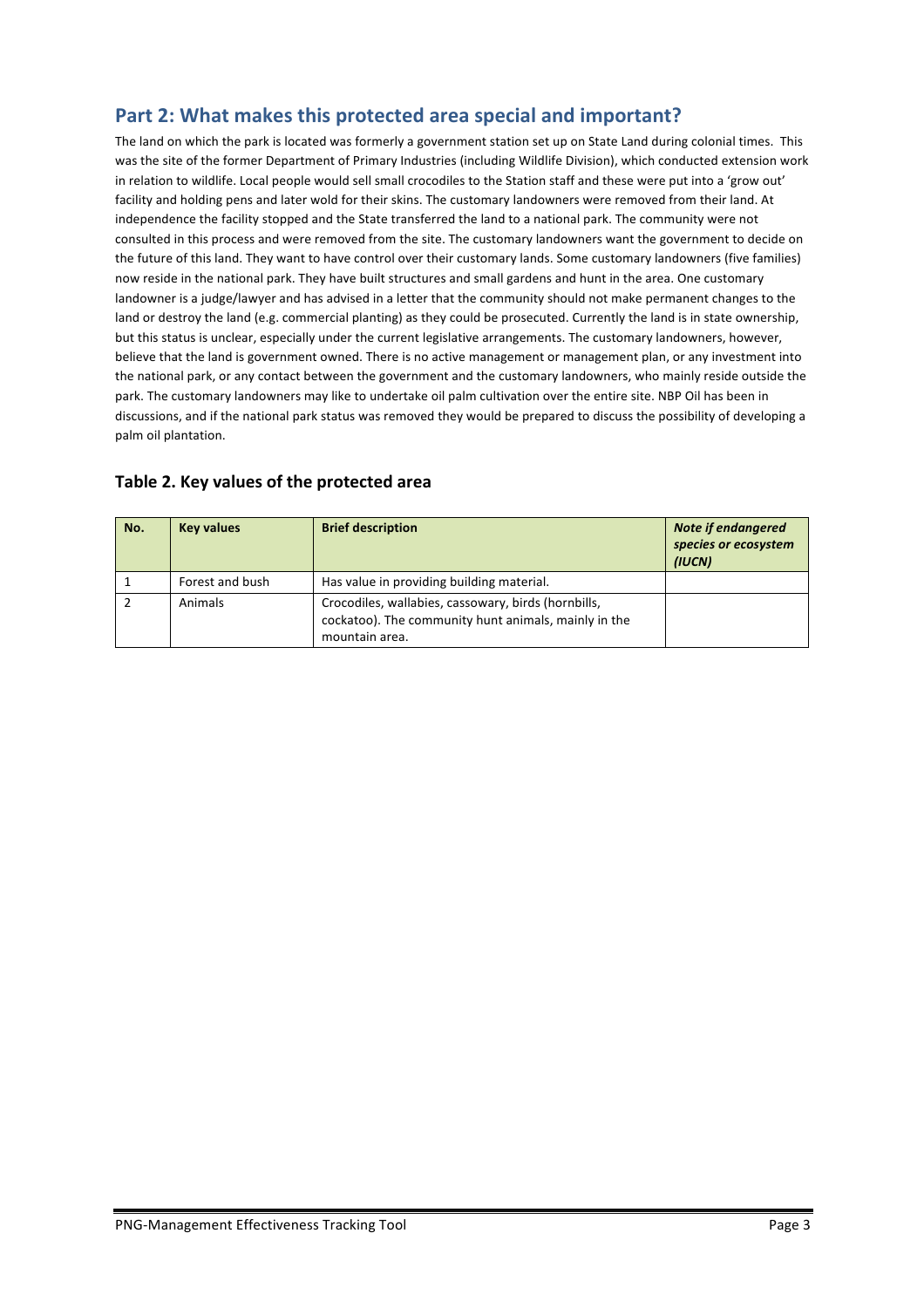## **Checklist of benefits**

Not important 0; Important 1; Very important 2; Don't know DK

| How important is the protected area for each                                             | <b>Score</b> | <b>Comment</b>                                                                                               |
|------------------------------------------------------------------------------------------|--------------|--------------------------------------------------------------------------------------------------------------|
| of the listed values/benefits?                                                           | (0,1,2,DK)   |                                                                                                              |
| 1. Biodiversity - the presence of many<br>different kinds of plants, animals and         | $\Omega$     |                                                                                                              |
| ecosystems                                                                               |              |                                                                                                              |
| 2. Presence of rare, threatened, or                                                      | $\Omega$     |                                                                                                              |
| endangered species (plants and animals)                                                  | $\Omega$     |                                                                                                              |
| 3. Ecosystems (e.g. wetlands, grasslands,<br>coral reefs etc) that are rare because they |              |                                                                                                              |
| have been cleared or destroyed in other                                                  |              |                                                                                                              |
| areas                                                                                    |              |                                                                                                              |
| 4. Protecting clean, fresh water                                                         | 0            |                                                                                                              |
| Sustaining important species in big<br>5.                                                | 0            |                                                                                                              |
| enough numbers that they are able to                                                     |              |                                                                                                              |
| survive here                                                                             |              |                                                                                                              |
| 6. Providing a source of employment for                                                  | $\Omega$     |                                                                                                              |
| local communities now                                                                    |              |                                                                                                              |
| 7. Providing resources for local subsistence                                             | $\mathbf{1}$ | People have established gardens and hunt in the protected                                                    |
| (food, building materials, medicines etc.)                                               |              | area.                                                                                                        |
| 8. Providing community development                                                       | $\Omega$     |                                                                                                              |
| opportunities through sustainable                                                        |              |                                                                                                              |
| resource use                                                                             |              |                                                                                                              |
| Religious or spiritual significance (e.g.<br>9.                                          | $\Omega$     |                                                                                                              |
| tambu places)                                                                            |              |                                                                                                              |
| 10. Plant species of high social, cultural, or                                           | 0            |                                                                                                              |
| economic importance                                                                      |              |                                                                                                              |
| 11. Animal species of high social, cultural, or                                          | $\mathbf 0$  |                                                                                                              |
| economic importance                                                                      |              |                                                                                                              |
| 12. Attractive scenery                                                                   | DK           |                                                                                                              |
| 13. Tourism now                                                                          | $\mathbf 0$  |                                                                                                              |
| 14. Potential value for tourism in the future                                            | $\mathbf 0$  |                                                                                                              |
| 15. Educational and/or scientific value                                                  | $\pmb{0}$    |                                                                                                              |
| 16. Maintaining culture and tradition on                                                 | 1            | Customary landowners believe that the area has cultural                                                      |
| customary land and passing this on to                                                    |              | importance and is important for the children. However, in                                                    |
| future generations                                                                       |              | the past the people knew the traditional boundaries and<br>customs, but now other people enter and have less |
|                                                                                          |              | respect for the values.                                                                                      |
|                                                                                          |              |                                                                                                              |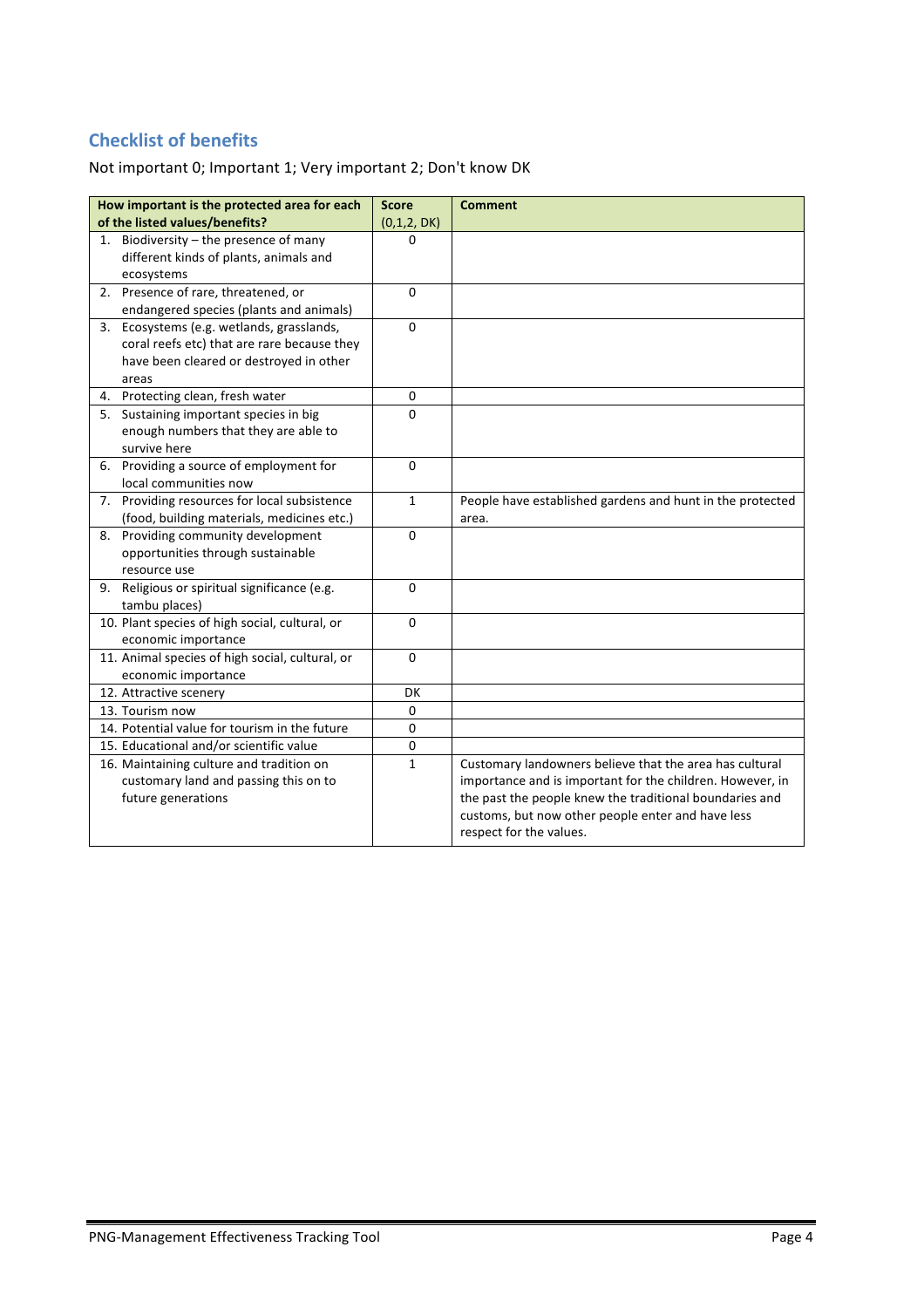## Part 3: What are the threats to the protected area?

# **Table 4: Threats to the protected area**<br>**H** High significance threats are seriously degrading val

**1**

- High significance threats are seriously degrading values. This means they are badly damaging some value -it might be a kind of animal or plant, or your traditional gardens
- **M** Medium threats are having some negative impact they are damaging values but not so badly
- **L** Low threats are present but not seriously damaging values<br>**0** N/A where the threat is not present in the protected area c
- **N/A** where the threat is not present in the protected area or where something is happening but is not threatening the values at all

| <b>Threat type</b>                                      | <b>Score</b><br>(H, M, L, 0) | <b>Notes</b>                                                           |
|---------------------------------------------------------|------------------------------|------------------------------------------------------------------------|
| 1.1 Housing and settlement                              | н                            | People have begun to return to the park. There are now five families   |
|                                                         |                              | living in the protected area and they have cut forest for gardens and  |
|                                                         |                              | houses, and fire has destroyed part of the forest. Now other people    |
|                                                         |                              | are using chain saws to cut the forest to build houses. Now there is a |
|                                                         |                              | saw mill.                                                              |
| 1.1a Population increase in the                         | 0                            |                                                                        |
| protected area community                                |                              |                                                                        |
| 1.2 Commercial and industrial areas                     | 0                            |                                                                        |
| 1.3 Tourism and recreation                              | 0                            |                                                                        |
| infrastructure                                          |                              |                                                                        |
| 2.1 Customary land owner and                            | H                            | The families have small gardens, and due to the small size of the      |
| community gardens and small crops                       |                              | protected area the impact is relatively high.                          |
| 2.1a Drug cultivation                                   | 0                            |                                                                        |
| 2.1b Commercial plantations                             | 0                            |                                                                        |
| 2.2 Wood and pulp plantations                           | 0                            |                                                                        |
| 2.3 Livestock farming and grazing                       | 0                            |                                                                        |
| 2.4 Marine and freshwater                               | 0                            |                                                                        |
| aquaculture                                             |                              |                                                                        |
| 3.1 Oil and gas drilling                                | $\mathbf 0$                  |                                                                        |
| 3.2 Mining and quarrying                                | 0                            |                                                                        |
| 3.3 Energy generation                                   | 0                            |                                                                        |
| 4.1 Roads and railroads (include                        | 0                            |                                                                        |
| road-killed animals)                                    |                              |                                                                        |
| 4.2 Utility and service lines (e.g.                     | $\Omega$                     |                                                                        |
| electricity cables, telephone lines)                    |                              |                                                                        |
| 4.3 Shipping lanes                                      | $\pmb{0}$                    |                                                                        |
| 4.4 Flight paths                                        | 0                            |                                                                        |
| 5.1 Hunting, killing and collecting                     | H                            | Few animals remain. They have been depleted by hunting. There are      |
| terrestrial animals (including killing                  |                              | only a few pigs for hunting and some birds and cassowaries.            |
| of animals as a result of                               |                              |                                                                        |
| human/wildlife conflict)                                |                              |                                                                        |
| 5.2 Gathering terrestrial plants or                     | H                            | Galip nut, breadfruit, mango are harvested and the quantity has        |
| plant products (non-timber)                             |                              | decreased.                                                             |
| 5.3a Logging and wood harvesting                        | L                            | Some removal for house building.                                       |
| for local/customary use                                 |                              |                                                                        |
| 5.3b Logging and wood harvesting-<br>commercial logging | L                            | Walk about sawmill is illegally extracting timber.                     |
| 5.4a Fishing, killing and harvesting                    | $\pmb{0}$                    |                                                                        |
| aquatic resources for                                   |                              |                                                                        |
| local/customary use                                     |                              |                                                                        |
| 5.4b Fishing, killing and harvesting                    | $\mathbf{0}$                 |                                                                        |
| aquatic resources for commercial                        |                              |                                                                        |
| use                                                     |                              |                                                                        |
| 6.1 Recreational activities and                         | $\mathbf 0$                  |                                                                        |
| tourism                                                 |                              |                                                                        |
| 6.2 War, civil unrest and military                      | $\Omega$                     |                                                                        |
| exercises                                               |                              |                                                                        |
| 6.3 Research, education and other                       | $\Omega$                     |                                                                        |
| work-related activities in protected                    |                              |                                                                        |
| areas                                                   |                              |                                                                        |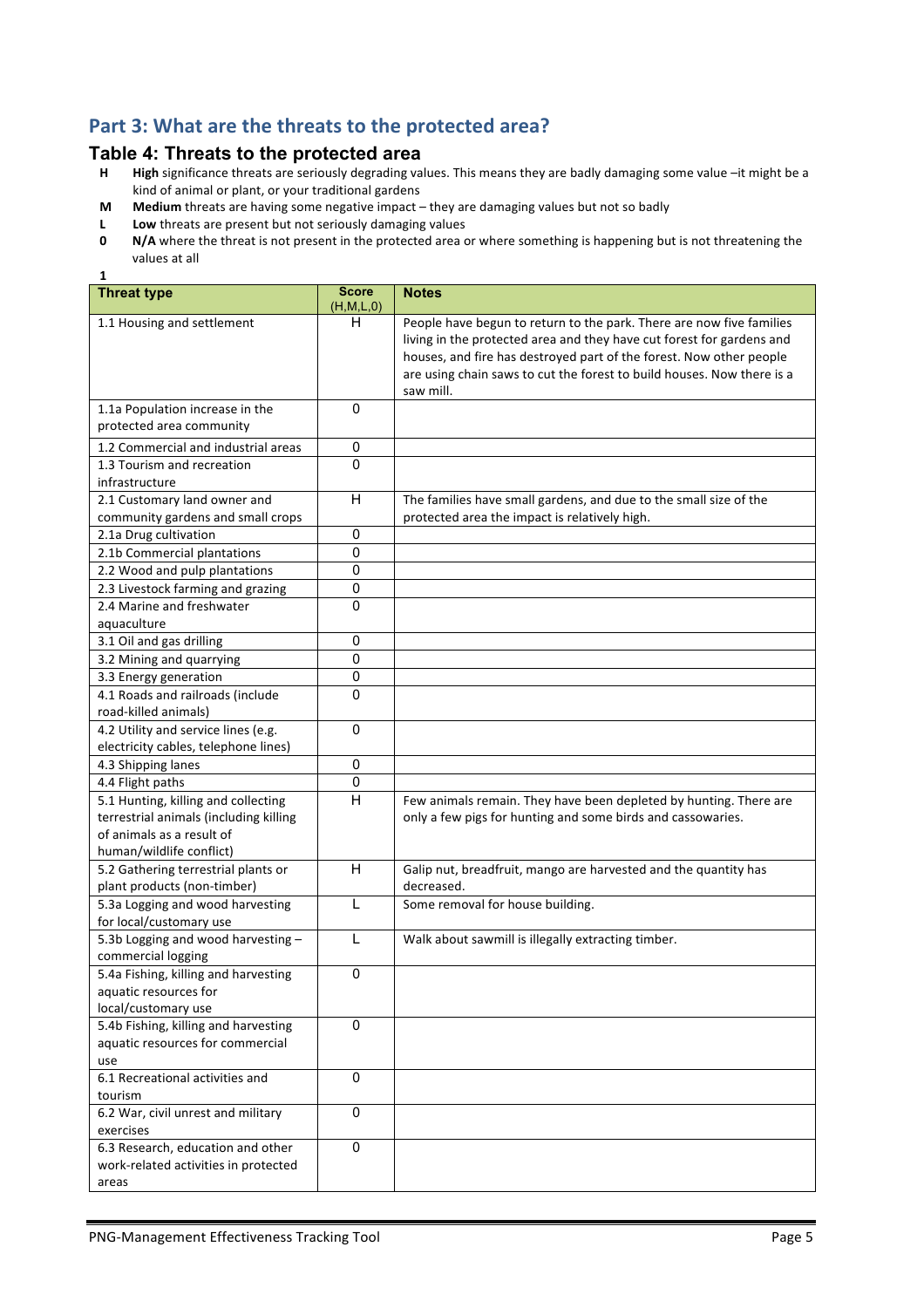| <b>Threat type</b>                                  | <b>Score</b><br>(H,M,L,0) | <b>Notes</b>                                                                                                                            |
|-----------------------------------------------------|---------------------------|-----------------------------------------------------------------------------------------------------------------------------------------|
| 6.4 Activities of protected area                    | 0                         |                                                                                                                                         |
| managers (e.g. construction or                      |                           |                                                                                                                                         |
| vehicle use)                                        |                           |                                                                                                                                         |
| 6.5 Deliberate vandalism, destructive               | 0                         |                                                                                                                                         |
| activities or threats to protected                  |                           |                                                                                                                                         |
| area staff and visitors                             | H                         |                                                                                                                                         |
| 7.1 Fire and fire suppression<br>(including arson)  |                           | Fires have escaped into the area and have caused some damaged to<br>the forest habitat and fauna, and as a result these areas have been |
|                                                     |                           | subsequently used as gardens. There is some regeneration of the                                                                         |
|                                                     |                           | forest.                                                                                                                                 |
| 7.2 Dams, hydrological modification                 | 0                         |                                                                                                                                         |
| and water management/use                            |                           |                                                                                                                                         |
| 7.3a Increased fragmentation within                 | $\mathbf{0}$              |                                                                                                                                         |
| protected area                                      |                           |                                                                                                                                         |
| 7.3b Isolation from other natural                   | H                         | The protected area is surrounded on the landward side by a road                                                                         |
| habitat (e.g. deforestation)                        |                           | which has oil palm adjacent to it.                                                                                                      |
| 7.3c Other 'edge effects' on park                   | H                         | Oil palm plantations exist on the landward boundary of the park.                                                                        |
| values                                              |                           |                                                                                                                                         |
| 7.3d Loss of keystone species (e.g.                 | 0                         | No keystone species.                                                                                                                    |
| top predators, pollinators etc.)<br>8.1 Pest plants | $\mathbf 0$               |                                                                                                                                         |
| 8.1a Pest animals                                   | L                         | Cane toad (kills snakes)                                                                                                                |
| 8.1b Diseases such as fungus or                     | $\Omega$                  |                                                                                                                                         |
| viruses that make native plants or                  |                           |                                                                                                                                         |
| animals sick                                        |                           |                                                                                                                                         |
| 8.2 Introduced genetic material (e.g.               | $\mathbf{0}$              |                                                                                                                                         |
| genetically modified organisms)                     |                           |                                                                                                                                         |
| 9.1 Household sewage and urban                      | $\mathbf{0}$              |                                                                                                                                         |
| waste water                                         |                           |                                                                                                                                         |
| 9.1a Sewage and waste water from                    | $\mathbf 0$               |                                                                                                                                         |
| protected area facilities                           |                           |                                                                                                                                         |
| 9.2 Industrial, mining and military                 | $\mathbf 0$               |                                                                                                                                         |
| effluents                                           |                           |                                                                                                                                         |
| 9.3 Agricultural and forestry                       | $\Omega$                  |                                                                                                                                         |
| effluents (e.g. excess fertilizers or               |                           |                                                                                                                                         |
| pesticides)<br>9.4 Garbage and solid waste          | 0                         |                                                                                                                                         |
| 9.5 Air-borne pollutants                            | 0                         |                                                                                                                                         |
| 9.6 Excess energy (e.g. heat                        | 0                         |                                                                                                                                         |
| pollution, lights etc.)                             |                           |                                                                                                                                         |
| 10.1 Volcanoes                                      | 0                         |                                                                                                                                         |
| 10.2 Earthquakes/Tsunamis                           | 0                         |                                                                                                                                         |
| 10.3 Avalanches/Landslides                          | 0                         |                                                                                                                                         |
| 10.4 Erosion and siltation/                         | 0                         |                                                                                                                                         |
| deposition (e.g. shoreline or riverbed              |                           |                                                                                                                                         |
| changes)                                            |                           |                                                                                                                                         |
| 11.1 Habitat shifting and alteration                | 0                         |                                                                                                                                         |
| 11.2 Droughts                                       | M                         | Drought has affected the occurrence of bushfires, which have affected                                                                   |
|                                                     |                           | the forest.                                                                                                                             |
| 11.3 Temperature extremes                           | M<br>0                    |                                                                                                                                         |
| 11.4 Storms and flooding<br>11.5 Coral bleaching    | 0                         |                                                                                                                                         |
| 11.6 Intrusion by saltwater into                    | L                         |                                                                                                                                         |
| gardens etc.                                        |                           |                                                                                                                                         |
| 11.7 Sea level rise                                 | L                         | Affecting well water, slightly brackish                                                                                                 |
| Other (please explain)                              |                           |                                                                                                                                         |
| 12.1 Loss of cultural links, traditional            | $\mathbf 0$               | Customary landowners would like their land returned to them.                                                                            |
| knowledge and/or management                         |                           |                                                                                                                                         |
| practices                                           |                           |                                                                                                                                         |
| 12.2 Natural deterioration of                       | $\mathbf 0$               |                                                                                                                                         |
| important cultural site values                      |                           |                                                                                                                                         |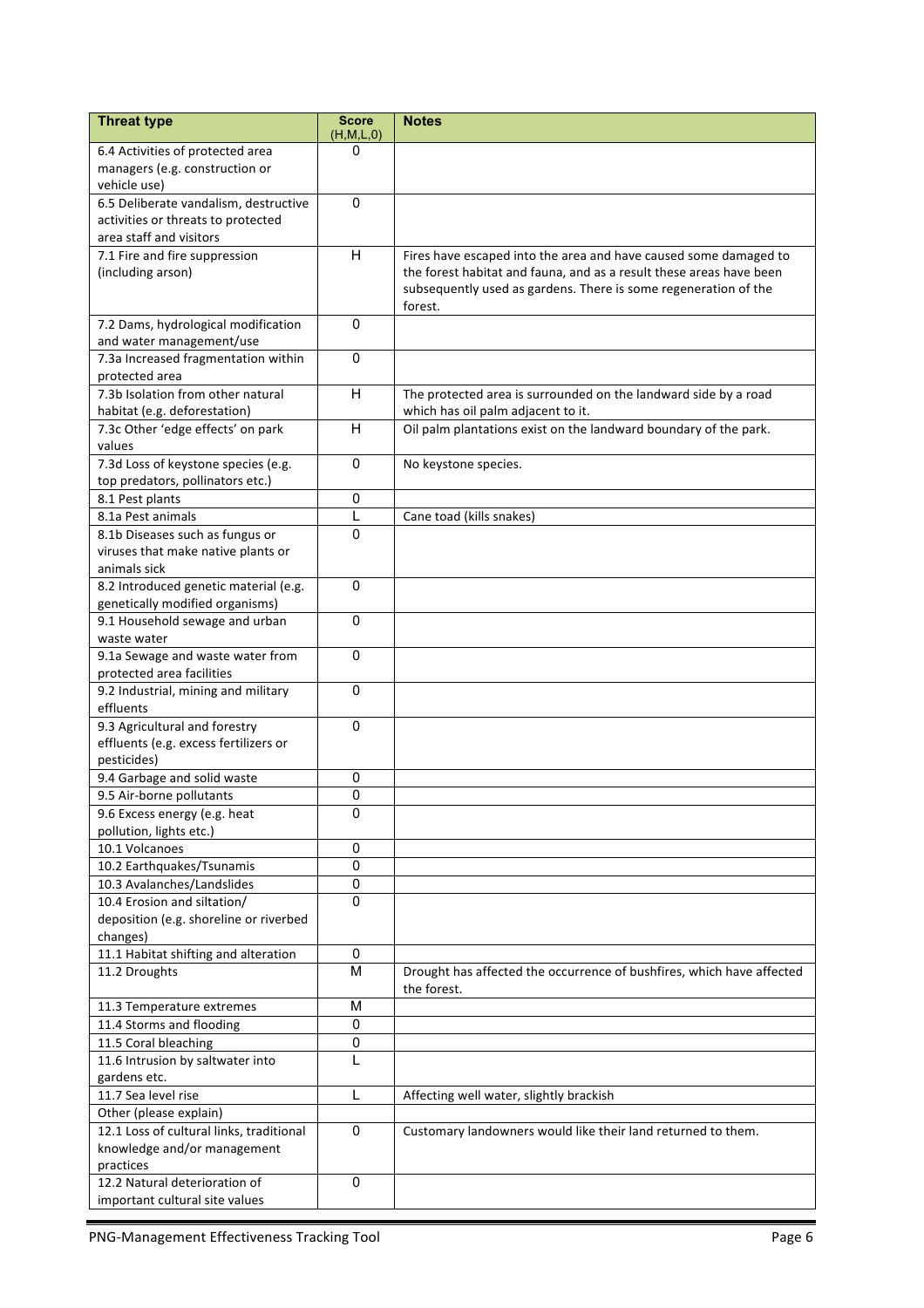| <b>Threat type</b>                                                      | <b>Score</b><br>(H, M, L, 0) | <b>Notes</b>                                                                                             |
|-------------------------------------------------------------------------|------------------------------|----------------------------------------------------------------------------------------------------------|
| 12.3 Destruction of cultural heritage<br>buildings, gardens, sites etc. |                              |                                                                                                          |
| Other (please explain)                                                  | н                            | 1. Failure of government to engage with the area. 2. No respect for<br>the values of the protected area. |

## **What are the worst threats?**

#### Table 5. Worst threats and ways forward

| <b>Threat</b><br>No. | <b>Threat</b><br>(Most significant<br>first)          | <b>Threat number</b><br>or name (copy<br>no. from Table 4) | Nature of the threat, impact and how to reduce the<br>impact.                                                                                                                                                                                                                                                  |
|----------------------|-------------------------------------------------------|------------------------------------------------------------|----------------------------------------------------------------------------------------------------------------------------------------------------------------------------------------------------------------------------------------------------------------------------------------------------------------|
|                      | Lack of government<br>presence and<br>management      | Other                                                      | The government has failed to manage the area. The customary<br>landowners would like the land returned to them to give them<br>control over future decisions on the land.                                                                                                                                      |
| $\mathcal{P}$        | Fire                                                  | 7.1                                                        | Fire has increased as a result of the greater incidence of<br>drought and escapes from gardens (when land is cleared and<br>burned). Fires cause forest destruction, which results in the<br>land being subsequently used for new gardens. There needs to<br>be a management presence in the WMA e.g. rangers. |
| 3                    | No respect for the<br>values of the<br>protected area | Other                                                      | The local community has no respect for the land, so they take<br>resources and enter the park (e.g. for timber, hunting,<br>gardening etc). By returning the land to the customary<br>landowners they would be able to take control of the area.                                                               |

### Part 4: What is the management like in the protected area?

#### **Table 6. Management effectiveness scores, comments, next steps**

| <b>Issue</b>                   | <b>Score</b><br>(0,1,2,3)<br>NA) | <b>Comment</b>                                                                                                                                                                                                                                                                                   | <b>Next steps</b>                                                                                                                  |
|--------------------------------|----------------------------------|--------------------------------------------------------------------------------------------------------------------------------------------------------------------------------------------------------------------------------------------------------------------------------------------------|------------------------------------------------------------------------------------------------------------------------------------|
| 1a. Legal status               | 3                                | A legally gazetted national park.                                                                                                                                                                                                                                                                | Community wants to regain<br>ownership and have responsibility<br>for the area, i.e. de-gazette the<br>National Park.              |
| 1b. Legal status               |                                  |                                                                                                                                                                                                                                                                                                  |                                                                                                                                    |
| 2a. Protected area regulations | $\mathbf{1}$                     | This is State land, but the State has<br>no presence in the National Park and<br>the surrounding customary<br>landowners have returned to live in<br>the protected area.                                                                                                                         |                                                                                                                                    |
| 2b. Protected area regulations |                                  |                                                                                                                                                                                                                                                                                                  |                                                                                                                                    |
| 3. Law enforcement             | 0                                | There is no presence of government<br>staff, but the community realises that<br>if they use or develop the land they<br>will be held accountable. The<br>customary landowners have legal<br>advice that has informed them not to<br>use the land until they have legal<br>ownership of the land. | The customary landowners are<br>hoping that the government will<br>relinguish their ownership back to<br>the customary landowners. |
| 4. Protected area objectives   | 0                                |                                                                                                                                                                                                                                                                                                  |                                                                                                                                    |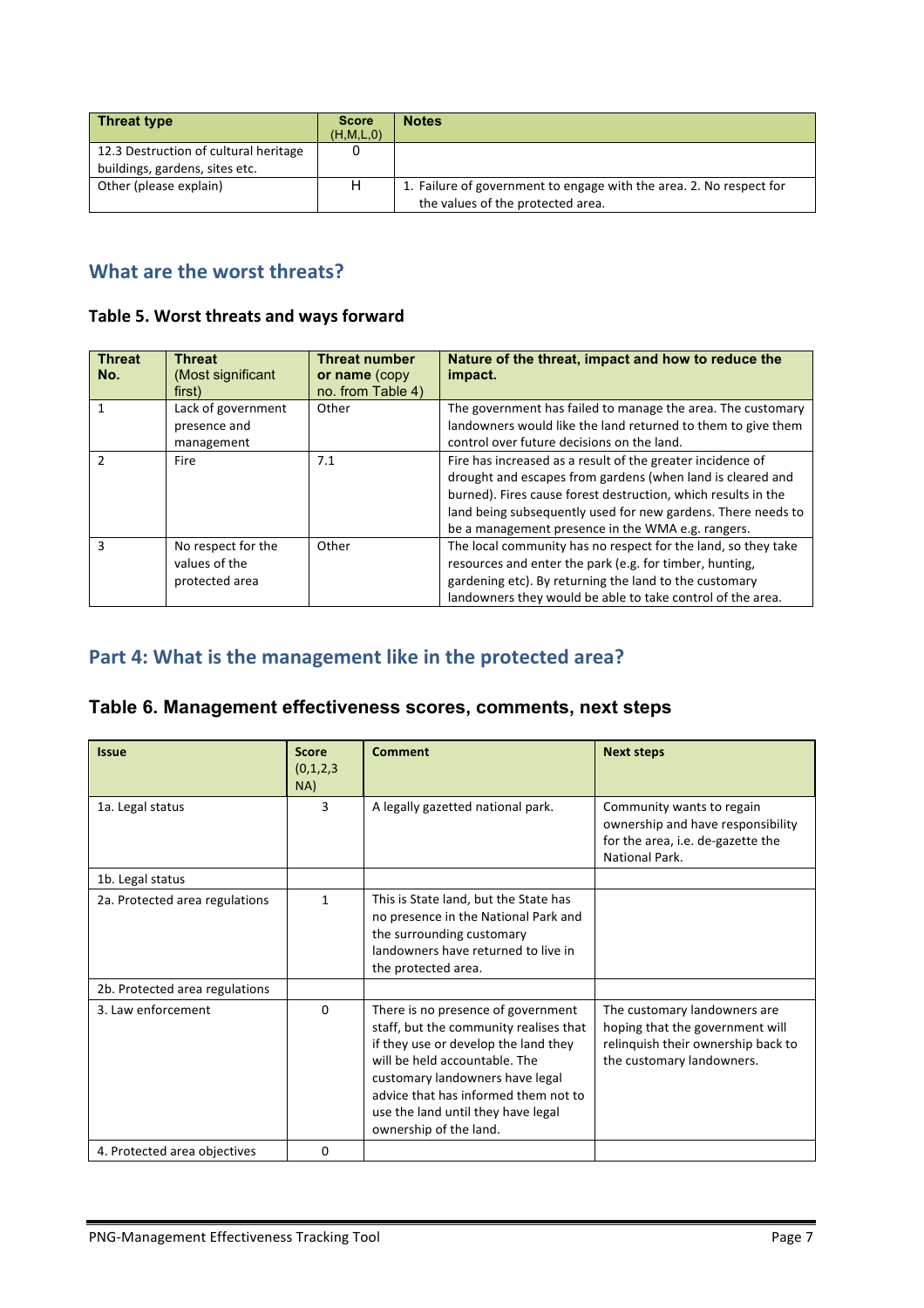| <b>Issue</b>                                          | <b>Score</b><br>(0,1,2,3)<br>NA) | <b>Comment</b>                                                                                                                                                       | <b>Next steps</b>                                                                                          |
|-------------------------------------------------------|----------------------------------|----------------------------------------------------------------------------------------------------------------------------------------------------------------------|------------------------------------------------------------------------------------------------------------|
| 5. Protected area design                              | $\mathbf 0$                      | The park was established as a<br>government station and the<br>boundaries have no relationship to<br>the protection of environmental<br>values.                      |                                                                                                            |
| 6. Protected area boundaries                          | 3                                | The people know the boundary, but<br>they choose to live within the park,<br>because there is no presence of the<br>State and they are not having a major<br>impact. | The customary landowners want to<br>remove the national park boundary<br>and regain ownership of the land. |
| 7. Management plan                                    | 0                                |                                                                                                                                                                      |                                                                                                            |
| 7a. Planning process                                  | 0                                |                                                                                                                                                                      |                                                                                                            |
| 7b. Planning process                                  | 0                                |                                                                                                                                                                      |                                                                                                            |
| 7c. Planning process                                  | 0                                |                                                                                                                                                                      |                                                                                                            |
| 8. Regular work plan                                  | 0                                |                                                                                                                                                                      |                                                                                                            |
| 9. Resource inventory                                 | 0                                |                                                                                                                                                                      |                                                                                                            |
| 10. Protection systems                                | 0                                |                                                                                                                                                                      |                                                                                                            |
| 11. Research and monitoring                           | 0                                |                                                                                                                                                                      |                                                                                                            |
| 12. Resource management                               | 0                                |                                                                                                                                                                      |                                                                                                            |
| 13a. Staff numbers                                    | 0                                |                                                                                                                                                                      |                                                                                                            |
| 13b. Other people working on                          | 0                                |                                                                                                                                                                      |                                                                                                            |
| the protected area                                    |                                  |                                                                                                                                                                      |                                                                                                            |
| 14. Training and skills                               | 0                                |                                                                                                                                                                      |                                                                                                            |
| 15. Current budget                                    | 0                                |                                                                                                                                                                      |                                                                                                            |
| 16. Security of budget                                | 0                                |                                                                                                                                                                      |                                                                                                            |
| 17. Management of budget                              | ΝA                               |                                                                                                                                                                      |                                                                                                            |
| 18. Equipment                                         | 0                                |                                                                                                                                                                      |                                                                                                            |
| 19. Maintenance of equipment                          | ΝA                               |                                                                                                                                                                      |                                                                                                            |
| 20. Education and awareness                           | 0                                |                                                                                                                                                                      |                                                                                                            |
| 21. Planning for land use or<br>marine activities     | 0                                |                                                                                                                                                                      |                                                                                                            |
| 22. State and commercial<br>neighbours                | 0                                |                                                                                                                                                                      |                                                                                                            |
| 23. Indigenous people/<br><b>Customary landowners</b> | 0                                |                                                                                                                                                                      |                                                                                                            |
| 24a. Impact on communities                            | 0                                |                                                                                                                                                                      |                                                                                                            |
| 24b. Impact on communities                            | 0                                |                                                                                                                                                                      |                                                                                                            |
| 24c. Impact on communities                            | 0                                | The customary landowners want the<br>land returned to customary<br>ownership.                                                                                        |                                                                                                            |
| 25. Economic benefit                                  | 0                                |                                                                                                                                                                      |                                                                                                            |
| 26. Monitoring and evaluation                         | 0                                |                                                                                                                                                                      |                                                                                                            |
| 27. Visitor facilities                                | $\mathbf 0$                      |                                                                                                                                                                      |                                                                                                            |
| 28. Commercial tourism                                | 0                                |                                                                                                                                                                      |                                                                                                            |
| operators                                             |                                  |                                                                                                                                                                      |                                                                                                            |
| 29. Fees                                              | ΝA                               |                                                                                                                                                                      |                                                                                                            |
| 30. Condition of values                               | 0                                | Fire has had an impact on the values<br>- entered mainly from the south and<br>now people have begun to garden in<br>these area.                                     |                                                                                                            |
| 30a.Condition of values                               | 0                                |                                                                                                                                                                      |                                                                                                            |
| 30b. Condition of values                              | 0                                |                                                                                                                                                                      |                                                                                                            |
| 30c. Condition of values                              | 0                                |                                                                                                                                                                      |                                                                                                            |